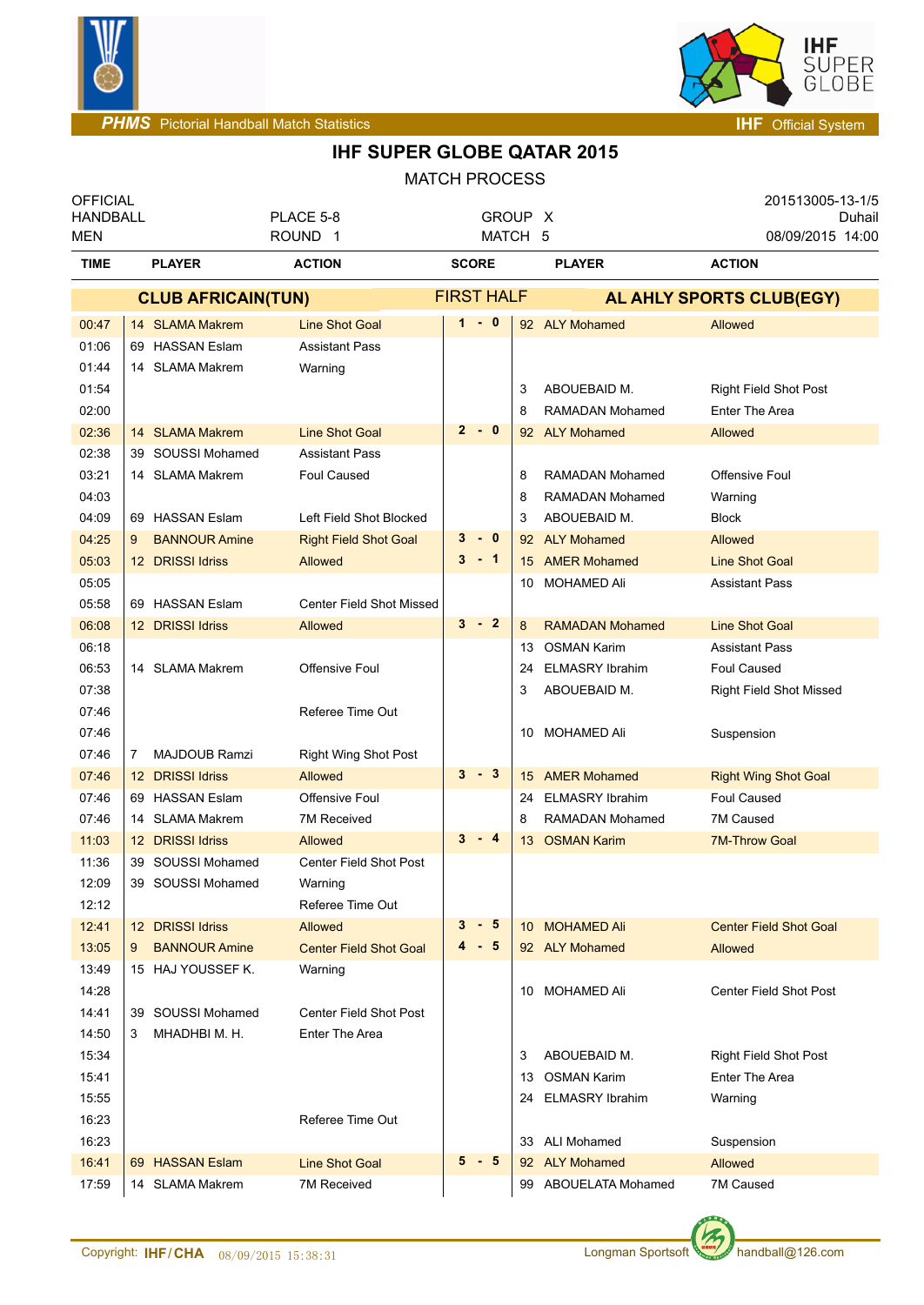



| <b>OFFICIAL</b><br><b>HANDBALL</b><br><b>MEN</b> |                              | PLACE 5-8<br>ROUND <sub>1</sub> | GROUP X<br>MATCH 5 |    |                        | 201513005-13-2/5<br>Duhail<br>08/09/2015 14:00 |
|--------------------------------------------------|------------------------------|---------------------------------|--------------------|----|------------------------|------------------------------------------------|
| <b>TIME</b>                                      | <b>PLAYER</b>                | <b>ACTION</b>                   | <b>SCORE</b>       |    | <b>PLAYER</b>          | <b>ACTION</b>                                  |
|                                                  | <b>CLUB AFRICAIN(TUN)</b>    |                                 | <b>FIRST HALF</b>  |    |                        | AL AHLY SPORTS CLUB(EGY)                       |
| 18:00                                            |                              | Referee Time Out                |                    |    |                        |                                                |
| 18:07                                            | 16 SFAR Mohamed              | Allowed                         | $5 - 6$            |    | 13 OSMAN Karim         | <b>7M-Throw Goal</b>                           |
| 18:59                                            | 14 SLAMA Makrem              | <b>Bad Receive</b>              |                    |    |                        |                                                |
| 19:06                                            | 12 DRISSI Idriss             | Allowed                         | $5 - 7$            |    | 13 OSMAN Karim         | Indv. Fastbreak Goal                           |
| 19:09                                            |                              |                                 |                    |    | 92 ALY Mohamed         | <b>Assistant Pass</b>                          |
| 19:49                                            | <b>BANNOUR Amine</b><br>9    | <b>Center Field Shot Goal</b>   | $6 - 7$            |    | 92 ALY Mohamed         | <b>Allowed</b>                                 |
| 20:31                                            | 12 DRISSI Idriss             | <b>Allowed</b>                  | $6 - 8$            | 3  | <b>ABOUEBAID M.</b>    | <b>Right Wing Shot Goal</b>                    |
| 21:07                                            | 69 HASSAN Eslam              | <b>Bad Pass</b>                 |                    |    |                        |                                                |
| 21:45                                            | 16 SFAR Mohamed              | Save                            |                    |    | 10 MOHAMED Ali         | Right Field Shot Saved                         |
| 22:16                                            |                              | Referee Time Out                |                    |    |                        |                                                |
| 22:16                                            |                              |                                 |                    |    | 10 MOHAMED Ali         | Suspension                                     |
| 22:42                                            | <b>BANNOUR Amine</b><br>9    | Right Field Shot Blocked        |                    | 24 | <b>ELMASRY Ibrahim</b> | <b>Block</b>                                   |
| 23:01                                            | 69 HASSAN Eslam              | Lost Ball                       |                    | 24 | <b>ELMASRY Ibrahim</b> | <b>Error Caused</b>                            |
| 23:34                                            | 15 HAJ YOUSSEF K.            | <b>Error Caused</b>             |                    | 15 | <b>AMER Mohamed</b>    | Lost Ball                                      |
| 23:40                                            | <b>BEN GHALI Yosri</b><br>31 | <b>Team Fastbreak Goal</b>      | $7 - 8$            |    | 92 ALY Mohamed         | <b>Allowed</b>                                 |
| 23:42                                            | MHADHBI M. H.<br>3           | <b>Assistant Pass</b>           |                    |    |                        |                                                |
| 23:44                                            |                              |                                 |                    | 3  | ABOUEBAID M.           | Warning                                        |
| 24:48                                            |                              | Referee Time Out                |                    |    |                        |                                                |
| 24:56                                            | 16 SFAR Mohamed              | Save                            |                    | 99 | ABOUELATA Mohamed      | <b>Right Field Shot Saved</b>                  |
| 25:53                                            | 25 BEN SALAH A.              | Left Field Shot Goal            | $8 - 8$            |    | 92 ALY Mohamed         | <b>Allowed</b>                                 |
| 26:00                                            |                              |                                 |                    |    |                        | Team Time Out                                  |
| 26:25                                            |                              | Referee Time Out                |                    |    |                        |                                                |
| 26:23                                            | 31 BEN GHALI Yosri           | Suspension                      |                    |    |                        |                                                |
| 26:39                                            | 14 SLAMA Makrem              | <b>Foul Caused</b>              |                    |    | 99 ABOUELATA Mohamed   | Offensive Foul                                 |
| 27:07                                            |                              | Team Time Out                   |                    |    |                        |                                                |
| 27:30                                            | 17 GHRIBI Ghazi              | <b>Line Shot Goal</b>           | 9<br>- 8           |    | 92 ALY Mohamed         | Allowed                                        |
| 27:36                                            | 39 SOUSSI Mohamed            | <b>Assistant Pass</b>           |                    |    |                        |                                                |
| 28:18                                            | 16 SFAR Mohamed              | Allowed                         | $9 - 9$            |    | 10 MOHAMED Ali         | <b>Breakthrough Goal</b>                       |
| 28:21                                            |                              |                                 |                    |    | 15 AMER Mohamed        | <b>Assistant Pass</b>                          |
| 28:41                                            | 96 BOUTEFFAHA Y.             | Left Wing Shot Saved            |                    |    | 92 ALY Mohamed         | Save                                           |
| 29:42                                            | 39 SOUSSI Mohamed            | Block                           |                    | 10 | MOHAMED Ali            | Line Shot Blocked                              |
| 29:49                                            | 17 GHRIBI Ghazi              | Line Shot Saved                 |                    |    | 92 ALY Mohamed         | Save                                           |
| 29:58                                            | 25 BEN SALAH A.              | Offensive Foul                  |                    | 8  | RAMADAN Mohamed        | <b>Foul Caused</b>                             |
| 30:00                                            |                              |                                 |                    | 24 | <b>ELMASRY Ibrahim</b> | Suspension                                     |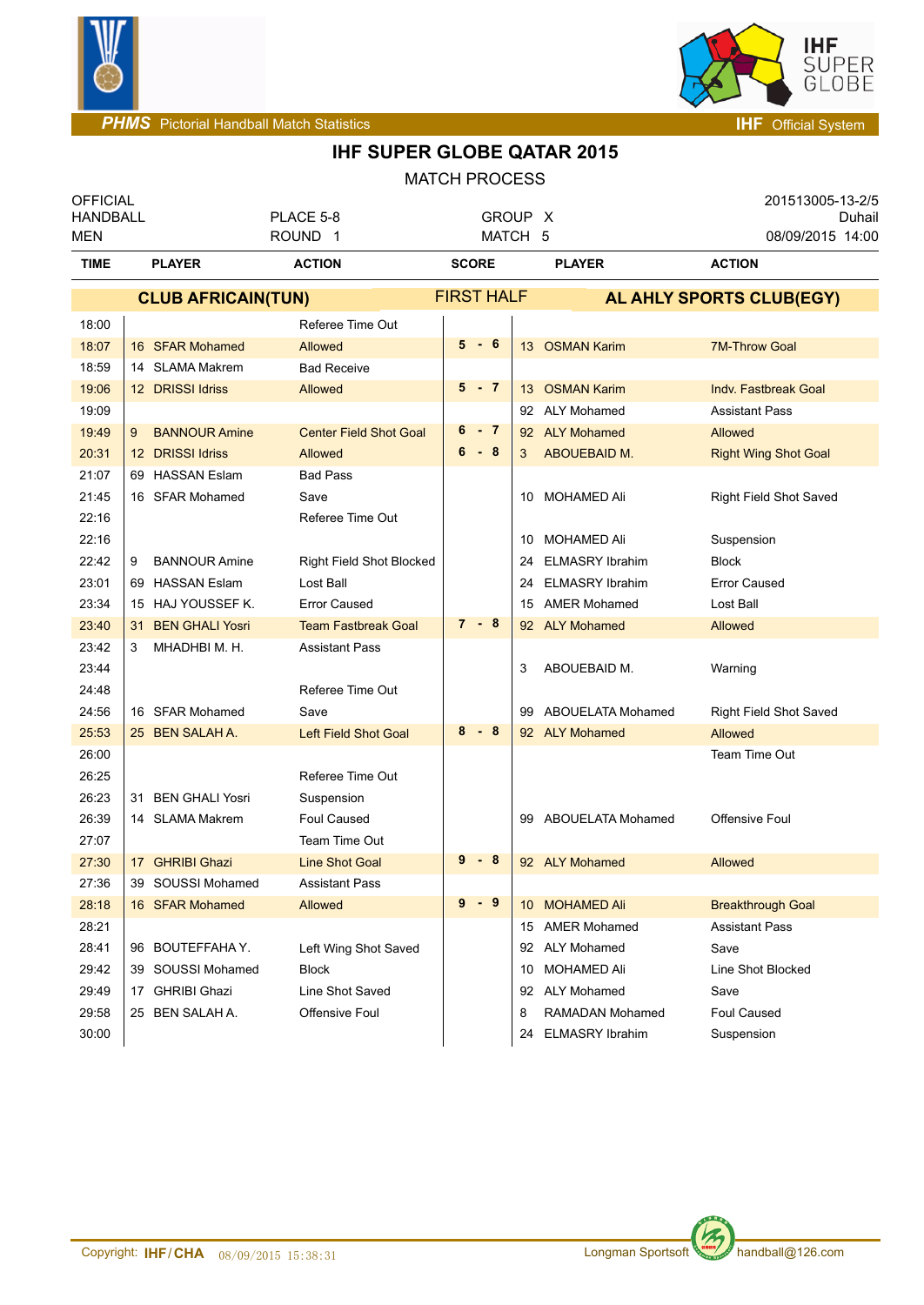



| <b>OFFICIAL</b><br><b>HANDBALL</b> |                                    | PLACE 5-8                     | GROUP X            |     |                                   | 201513005-13-3/5<br>Duhail        |
|------------------------------------|------------------------------------|-------------------------------|--------------------|-----|-----------------------------------|-----------------------------------|
| <b>MEN</b>                         |                                    | ROUND <sub>1</sub>            | MATCH 5            |     |                                   | 08/09/2015 14:00                  |
| <b>TIME</b>                        | <b>PLAYER</b>                      | <b>ACTION</b>                 | <b>SCORE</b>       |     | <b>PLAYER</b>                     | <b>ACTION</b>                     |
|                                    | <b>CLUB AFRICAIN(TUN)</b>          |                               | <b>SECOND HALF</b> |     |                                   | AL AHLY SPORTS CLUB(EGY)          |
| 00:53                              |                                    |                               |                    | 15  | <b>AMER Mohamed</b>               | <b>Right Field Shot Post</b>      |
| 01:23                              | MHADHBI M. H.<br>3                 | Left Wing Shot Saved          |                    |     | 92 ALY Mohamed                    | Save                              |
| 02:03                              |                                    | Referee Time Out              |                    |     |                                   |                                   |
| 02:48                              | 16 SFAR Mohamed                    | Save                          |                    | 34  | <b>REZK Ahmed</b>                 | Center Field Shot Saved           |
| 03:02                              | 15 HAJ YOUSSEF K.                  | Indv. Fastbreak Saved         |                    | 92  | <b>ALY Mohamed</b>                | Save                              |
| 03:28                              | 16 SFAR Mohamed                    | Allowed                       | $9 - 10$           | 3   | ABOUEBAID M.                      | <b>Right Field Shot Goal</b>      |
| 03:31                              |                                    |                               |                    | 34  | <b>REZK Ahmed</b>                 | <b>Assistant Pass</b>             |
| 03:40                              | <b>BANNOUR Amine</b><br>9          | <b>Right Field Shot Goal</b>  | $10 - 10$          |     | 92 ALY Mohamed                    | Allowed                           |
| 04:15                              | 15 HAJ YOUSSEF K.                  | Suspension                    |                    |     |                                   |                                   |
| 04:23                              | 16 SFAR Mohamed                    | Allowed                       | $10 - 11$          | 93  | <b>BECHIR Mostafa</b>             | <b>Line Shot Goal</b>             |
| 04:31                              |                                    |                               |                    | 10  | MOHAMED Ali                       | <b>Assistant Pass</b>             |
| 05:03                              | <b>BANNOUR Amine</b><br>9          | Center Field Shot Blocked     |                    | 3   | ABOUEBAID M.                      | <b>Block</b>                      |
| 05:11                              | 31 BEN GHALI Yosri                 | <b>Error Caused</b>           |                    | 93  | <b>BECHIR Mostafa</b>             | Lost Ball                         |
| 05:16                              | <b>BANNOUR Amine</b><br>9          | <b>Right Wing Shot Goal</b>   | $11 - 11$          |     | 92 ALY Mohamed                    | Allowed                           |
| 05:21                              | 39 SOUSSI Mohamed                  | <b>Assistant Pass</b>         |                    |     |                                   |                                   |
| 05:46                              | 16 SFAR Mohamed                    | Allowed                       | $11 - 12$          | 3   | ABOUEBAID M.                      | <b>Right Wing Shot Goal</b>       |
| 05:48                              |                                    |                               |                    | 93  | <b>BECHIR Mostafa</b>             | <b>Assistant Pass</b>             |
| 05:54                              |                                    | Referee Time Out              |                    |     |                                   |                                   |
| 07:16                              | 25 BEN SALAH A.                    | <b>Right Wing Shot Missed</b> |                    |     |                                   |                                   |
| 07:58                              |                                    |                               |                    | 10  | <b>MOHAMED Ali</b>                | <b>Bad Pass</b>                   |
| 08:08                              |                                    | Referee Time Out              |                    |     |                                   |                                   |
| 09:04                              |                                    | Referee Time Out              |                    |     |                                   |                                   |
| 09:06                              |                                    |                               |                    | 8   | <b>RAMADAN Mohamed</b>            | Suspension                        |
| 09:22                              | 39 SOUSSI Mohamed                  | <b>Right Field Shot Saved</b> |                    | 92  | <b>ALY Mohamed</b>                | Save                              |
| 10:27                              | 16 SFAR Mohamed                    | Save                          | $12 - 12$          | 10  | <b>MOHAMED Ali</b>                | Center Field Shot Saved           |
| 10:38                              | <b>BANNOUR Amine</b><br>9          | Indv. Fastbreak Goal          |                    | 8   | 92 ALY Mohamed                    | <b>Allowed</b>                    |
| 11:32<br>11:54                     | 16 SFAR Mohamed<br>14 SLAMA Makrem | Save<br><b>Line Shot Goal</b> | $13 - 12$          |     | RAMADAN Mohamed<br>92 ALY Mohamed | Line Shot Saved<br><b>Allowed</b> |
| 11:57                              | 13 HOSNI Oussama                   | <b>Assistant Pass</b>         |                    |     |                                   |                                   |
| 12:27                              |                                    |                               |                    | 3   | ABOUEBAID M.                      | <b>Right Field Shot Missed</b>    |
| 12:33                              | 25 BEN SALAH A.                    | Offensive Foul                |                    | 8   | RAMADAN Mohamed                   | <b>Foul Caused</b>                |
| 12:39                              | 16 SFAR Mohamed                    | Allowed                       | $13 - 13$          | 3   | ABOUEBAID M.                      | <b>Team Fastbreak Goal</b>        |
| 12:42                              |                                    |                               |                    | 34  | REZK Ahmed                        | <b>Assistant Pass</b>             |
| 13:46                              | 9<br><b>BANNOUR Amine</b>          | <b>Center Field Shot Goal</b> | $14 - 13$          |     | 92 ALY Mohamed                    | Allowed                           |
| 14:30                              | 16 SFAR Mohamed                    | Allowed                       | $14 - 14$          | 31  | <b>ELWAKIL Omar</b>               | <b>Line Shot Goal</b>             |
| 14:35                              |                                    |                               |                    | 93  | <b>BECHIR Mostafa</b>             | <b>Assistant Pass</b>             |
| 14:44                              | 9<br><b>BANNOUR Amine</b>          | <b>Right Wing Shot Goal</b>   | $15 - 14$          |     | 92 ALY Mohamed                    | <b>Allowed</b>                    |
| 15:24                              | 25 BEN SALAH A.                    | Foul Caused                   |                    | 93. | <b>BECHIR Mostafa</b>             | Offensive Foul                    |
| 16:24                              | <b>BANNOUR Amine</b><br>9          | Too Many Steps                |                    |     |                                   |                                   |
| 16:38                              | 16 SFAR Mohamed                    | Allowed                       | $15 - 15$          | 31  | <b>ELWAKIL Omar</b>               | Left Wing Shot Goal               |
| 16:40                              |                                    |                               |                    |     | 10 MOHAMED Ali                    | <b>Assistant Pass</b>             |
|                                    |                                    |                               |                    |     |                                   |                                   |

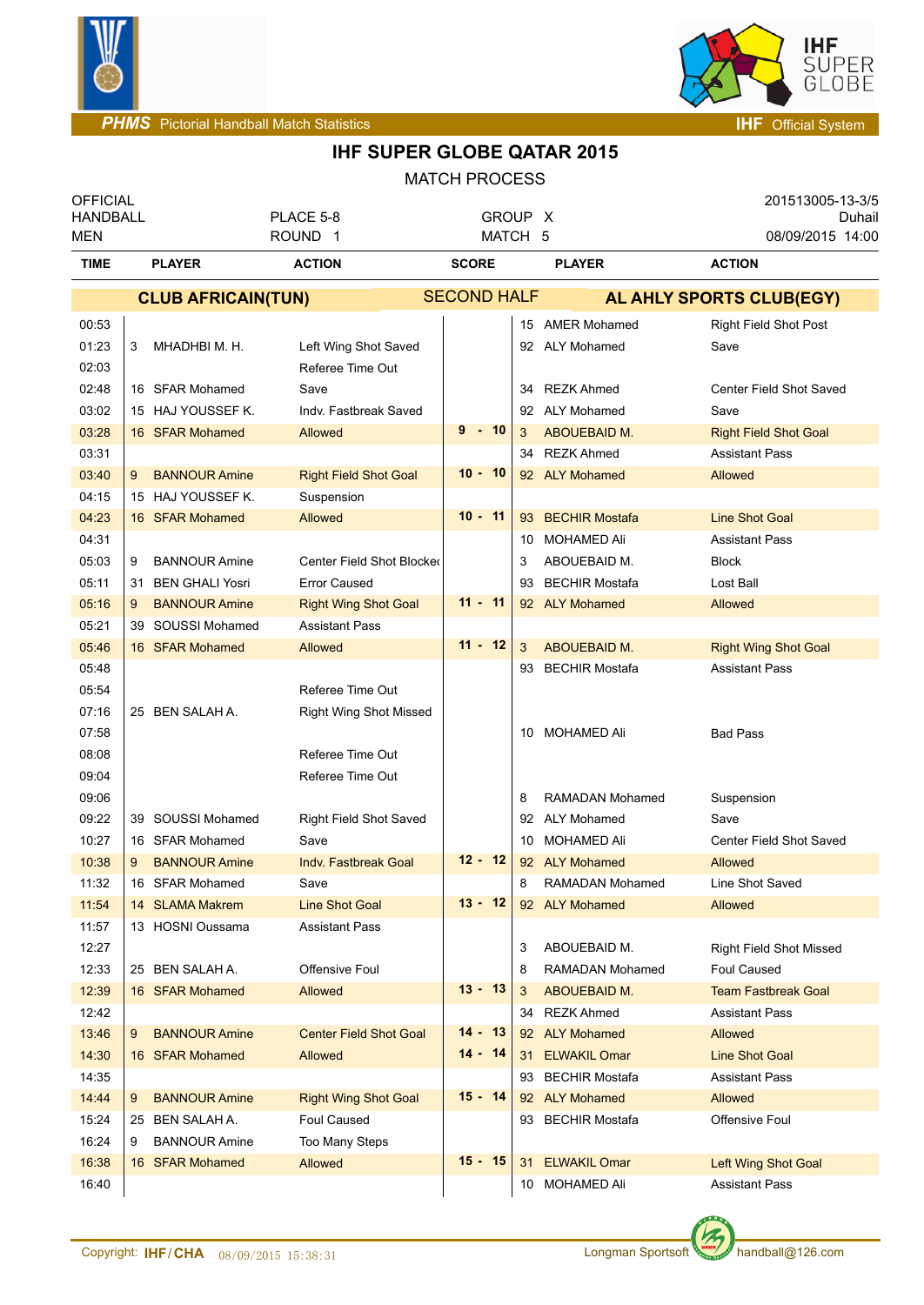



| <b>OFFICIAL</b><br><b>HANDBALL</b> |                 |                                       | PLACE 5-8                     |                    | GROUP X |                                              | 201513005-13-4/5<br>Duhail         |
|------------------------------------|-----------------|---------------------------------------|-------------------------------|--------------------|---------|----------------------------------------------|------------------------------------|
| <b>MEN</b>                         |                 |                                       | ROUND <sub>1</sub>            |                    | MATCH 5 |                                              | 08/09/2015 14:00                   |
| <b>TIME</b>                        | <b>PLAYER</b>   |                                       | <b>ACTION</b>                 | <b>SCORE</b>       |         | <b>PLAYER</b>                                | <b>ACTION</b>                      |
|                                    |                 | <b>CLUB AFRICAIN(TUN)</b>             |                               | <b>SECOND HALF</b> |         |                                              | AL AHLY SPORTS CLUB(EGY)           |
| 17:36                              | 9               | <b>BANNOUR Amine</b>                  | <b>Bad Receive</b>            |                    |         |                                              |                                    |
| 17:48                              |                 |                                       |                               |                    |         | 92 ALY Mohamed                               | <b>Bad Pass</b>                    |
| 17:58                              | 9               | <b>BANNOUR Amine</b>                  | <b>Indv. Fastbreak Goal</b>   | $16 - 15$          |         | 92 ALY Mohamed                               | <b>Allowed</b>                     |
| 18:02                              |                 | 39 SOUSSI Mohamed                     | <b>Assistant Pass</b>         |                    |         |                                              |                                    |
| 18:24                              |                 |                                       |                               |                    |         | 10 MOHAMED Ali                               | Left Wing Shot Missed              |
| 19:04                              | 25 BEN SALAH A. |                                       | 7M Caused                     |                    |         | 33 ALI Mohamed                               | 7M Received                        |
| 19:10                              |                 |                                       | Referee Time Out              |                    |         |                                              |                                    |
| 19:17                              | 9               | <b>BANNOUR Amine</b>                  | <b>7M-Throw Goal</b>          | $17 - 15$          |         | 16 ISMAIL Elsayed                            | <b>Allowed</b>                     |
| 19:38                              |                 | 16 SFAR Mohamed                       | Allowed                       | $17 - 16$          |         | 93 BECHIR Mostafa                            | <b>Right Field Shot Goal</b>       |
| 19:45                              |                 | 13 HOSNI Oussama                      | Offensive Foul                |                    |         | 31 ELWAKIL Omar                              | <b>Foul Caused</b>                 |
| 19:56                              |                 |                                       |                               |                    | 93      | <b>BECHIR Mostafa</b>                        | Too Many Steps                     |
| 20:04                              |                 |                                       | Referee Time Out              |                    |         |                                              |                                    |
| 20:52                              | 9               | <b>BANNOUR Amine</b>                  | <b>Right Field Shot Saved</b> |                    |         | 16 ISMAIL Elsayed                            | Save                               |
| 21:00                              | 16 SFAR Mohamed |                                       | Allowed                       | $17 - 17$          |         | 31 ELWAKIL Omar                              | Left Wing Shot Goal                |
| 21:04                              |                 |                                       |                               |                    |         | 99 ABOUELATA Mohamed                         | <b>Assistant Pass</b>              |
| 21:40                              |                 |                                       | Team Time Out                 |                    |         |                                              |                                    |
| 22:02                              |                 |                                       | Referee Time Out              |                    |         |                                              |                                    |
| 22:01                              |                 |                                       |                               |                    |         | 99 ABOUELATA Mohamed                         | Suspension                         |
| 22:23                              | 69 HASSAN Eslam |                                       | <b>Bad Pass</b>               |                    |         |                                              |                                    |
| 22:57                              |                 | 16 SFAR Mohamed                       | Allowed                       | $17 - 18$          |         | 10 MOHAMED Ali                               | <b>Breakthrough Goal</b>           |
| 22:59                              |                 |                                       | Referee Time Out              |                    |         |                                              |                                    |
| 22:59                              |                 | 15 HAJ YOUSSEF K.                     | Suspension                    |                    |         |                                              |                                    |
| 23:26                              | 25 BEN SALAH A. |                                       | Line Shot Saved               |                    |         | 92 ALY Mohamed                               | Save                               |
| 23:34                              |                 | 13 HOSNI Oussama                      | Right Field Shot Saved        |                    |         | 92 ALY Mohamed                               | Save                               |
| 24:15                              | 16 SFAR Mohamed |                                       | Save                          |                    |         | 31 ELWAKIL Omar                              | Left Wing Shot Saved               |
| 24:19                              |                 |                                       | Referee Time Out              |                    |         |                                              |                                    |
| 24:55                              | 69 HASSAN Eslam |                                       | Left Wing Shot Saved          |                    |         | 92 ALY Mohamed                               | Save                               |
| 25:01                              |                 | 13 HOSNI Oussama                      | Enter The Area                | $17 - 19$          |         |                                              |                                    |
| 25:11                              | 16 SFAR Mohamed |                                       | Allowed                       |                    |         | 99 ABOUELATA Mohamed<br>92 ALY Mohamed       | <b>Team Fastbreak Goal</b>         |
| 26:22                              |                 | 39 SOUSSI Mohamed                     | Left Field Shot Saved         |                    |         |                                              | Save                               |
| 27:16<br>27:26                     |                 | 39 SOUSSI Mohamed<br>13 HOSNI Oussama | Intercept<br><b>Bad Pass</b>  |                    |         | 99 ABOUELATA Mohamed<br>99 ABOUELATA Mohamed | <b>Bad Pass</b>                    |
| 27:30                              | 16 SFAR Mohamed |                                       | Allowed                       | $17 - 20$          |         | 93 BECHIR Mostafa                            | Intercept<br><b>Line Shot Goal</b> |
| 27:33                              |                 |                                       |                               |                    |         | 99 ABOUELATA Mohamed                         | <b>Assistant Pass</b>              |
| 27:31                              |                 |                                       | Team Time Out                 |                    |         |                                              |                                    |
| 27:49                              |                 |                                       | Referee Time Out              |                    |         |                                              |                                    |
| 27:49                              |                 |                                       |                               |                    |         | 99 ABOUELATA Mohamed                         | Suspension                         |
| 28:08                              | 25 BEN SALAH A. |                                       | Right Field Shot Blocked      |                    |         | 24 ELMASRY Ibrahim                           | <b>Block</b>                       |
| 28:58                              |                 |                                       |                               |                    | 3       | ABOUEBAID M.                                 | <b>Right Field Shot Missed</b>     |
| 29:29                              |                 |                                       |                               |                    | 15      | <b>AMER Mohamed</b>                          | Fastbreak Too Many Step            |
| 29:37                              | 9               | <b>BANNOUR Amine</b>                  | Right Field Shot Blocked      |                    |         | 10 MOHAMED Ali                               | <b>Block</b>                       |
|                                    |                 |                                       |                               |                    |         |                                              |                                    |